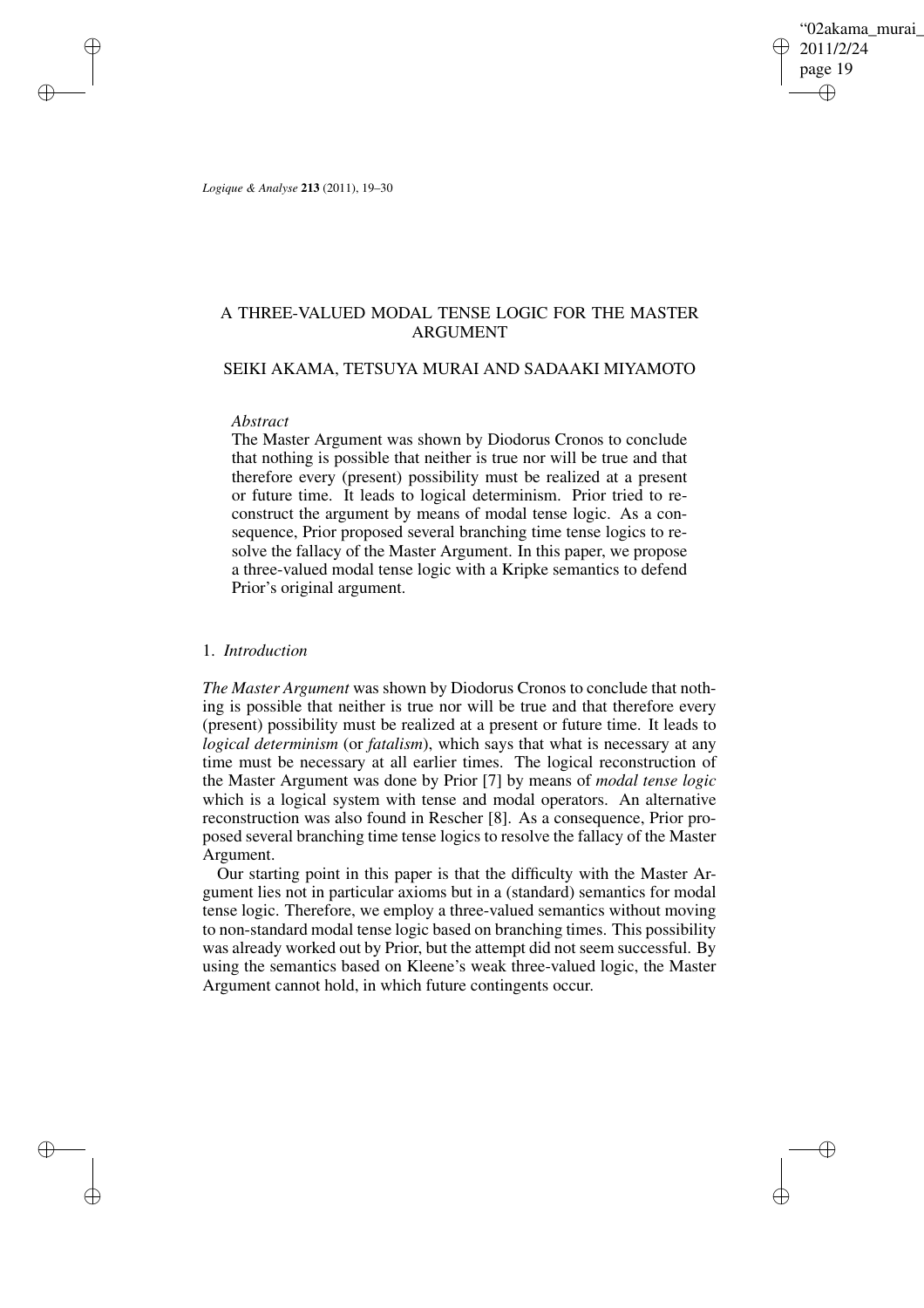✐

#### 20 SEIKI AKAMA, TETSUYA MURAI AND SADAAKI MIYAMOTO

The rest of this paper is as follows. In section 2, we give a quick review of the Master Argument and Prior's logical reconstruction. In section 3, we propose a three-valued modal tense logic  $Q_t^m$  with a Kripke semantics and reveal that the Master Argument is not justified in  $Q_t^m$ . In section 4, we compare our approach to others in the literature. The final section gives some conclusions and defends our approach.

## 2. *What is the Master Argument?*

✐

✐

✐

✐

The Master Argument, as usually understood, was supported by the Megarean philosopher Diodorus Cronos, and its logical analysis bothered philosophers for many years. The gist of the argument is consists in the claim that the following three propositions cannot all be true (cf. Prior [7, p. 32ff]):

- (M1) Every true proposition concerning the past is necessary.
- (M2) The impossible does not follow from the possibility.
- (M3) Something that neither is nor will be is possible.

Before giving a formal argument, we must address at least two points. One issue is: what is a "proposition" in the argument? The other is: what does it mean by "follows" in the argument? For the first question, the proposition is understood as a logician usually assumes, i.e. the sentence that is either true or false. This is the interpretation in classical logic, but it is not the case if one uses non-classical logics, in particular, many-valued logics. For the time being, however, we use the term "proposition" in classical sense.

As to the second question, there are three options. The first is temporal interpretation in which "follows" means "follows after". This interpretation is the underlying basis of the reconstruction of the argument in Rescher [8]. The second is material implication in classical logic. The third is some kind of entailment relation. Here, we adopt the third option. Therefore, the statement that A *follows* B is identified with the statement that B *always materially implies* A. On these grounds, it is useful to employ modal tense logic for the representation of the Master Argument. Such an analysis was in fact done by Prior, who symbolized the argument by means of modal and tense operators. The argument is expressed in modal tense logic as follows.

(D1)  $PA \rightarrow LPA$ (D2)  $L(A \rightarrow B) \rightarrow (\neg MB \rightarrow \neg MA)$ (D3)  $(\neg A \land \neg FA) \rightarrow \neg MA$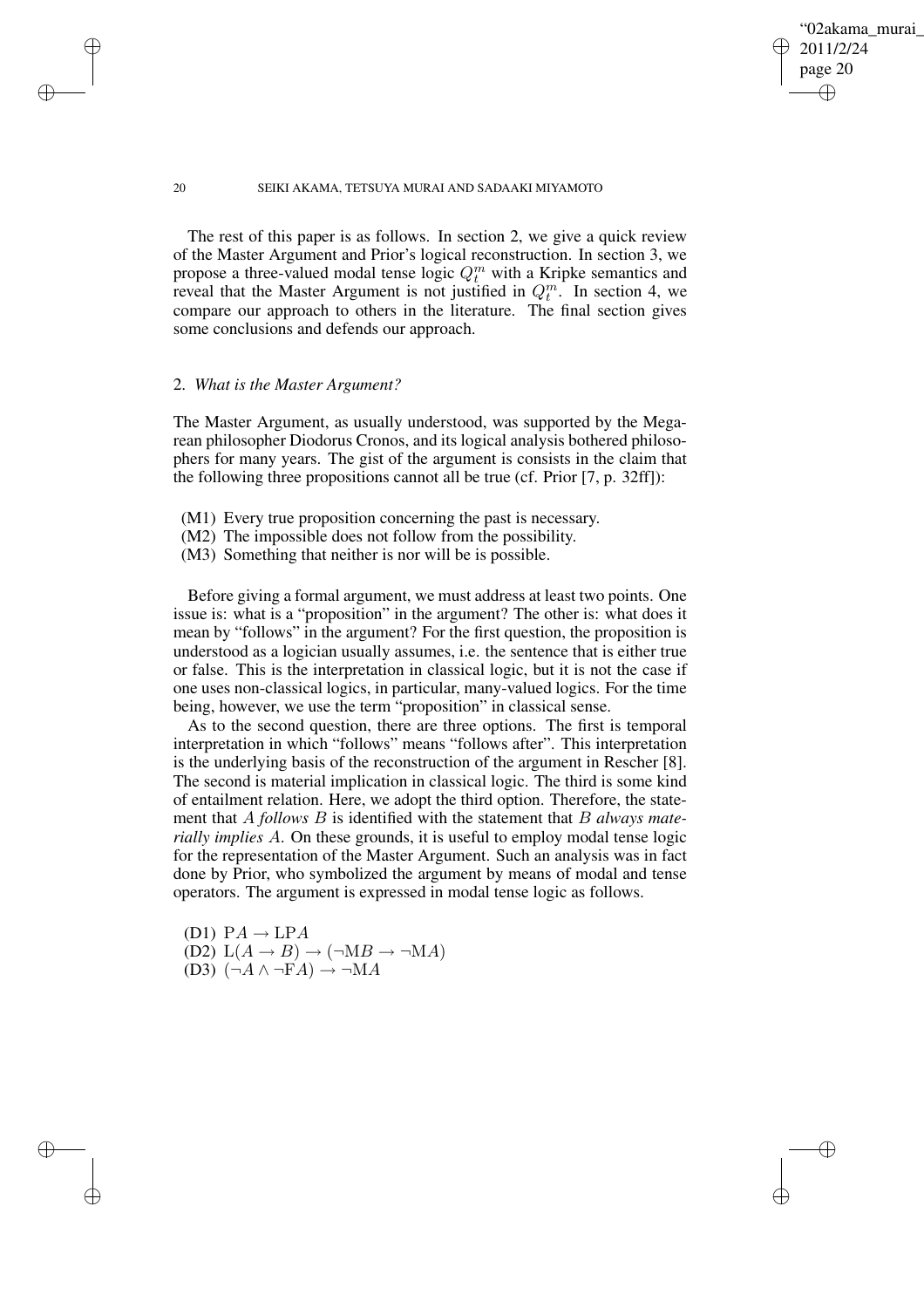'02akama\_murai 2011/2/24 page 21 ✐ ✐

✐

✐

Here (D3) is the negation of (M3). Thus, (D3) reads "what neither is nor will be true is not possible". We here use standard notation rather than Prior's Polish notation. And each operator used here has an obvious meaning.

Prior additionally used the following two extra assumptions:

(D4)  $L(A \rightarrow HFA)$ 

✐

✐

✐

✐

 $(D5)$   $(\neg A \land \neg FA) \rightarrow P\neg FA$ 

(D4) reads "from a thing's being the case it is necessarily follows that it has always been going to be the case". Then we can point out that (D4) is the necessitation of the axiom  $A \to \text{HFA}$  in Lemmon's tense logic  $K_t$ . (D5) means that of whatever is and always be false, it has already been the case that it will always be false.

The Master Argument reveals that the negation of (M3), i.e. (D3), follows from  $(D1)$ ,  $(D2)$ ,  $(D4)$  and  $(D5)$ . For our exposition, we show the derivation in the Hilbert system below.

| $(1) \neg A \wedge \neg FA$                                                  | (assumption)                              |
|------------------------------------------------------------------------------|-------------------------------------------|
| (2) $(\neg A \land \neg FA) \rightarrow P \neg FA$                           | (D5)                                      |
| $(3)$ P $\neg$ FA                                                            | (MP), (1), (2)                            |
| (4) $P\neg FA \rightarrow LP \neg FA$                                        | (D1)                                      |
| $(5)$ LP $\neg$ FA                                                           | (MP), (3), (4)                            |
| (6) $L(A \rightarrow HFA)$                                                   | (D4)                                      |
| (7) $L(A \rightarrow HFA) \rightarrow (\neg MHF A \rightarrow \neg MA)$ (D2) |                                           |
| $(8) \neg \text{MHFA} \rightarrow \neg \text{MA}$                            | (MP), (6), (7)                            |
| (9) LP $\neg$ FA $\rightarrow \neg MA$                                       | $(\neg M \neg = L, H = \neg P \neg), (8)$ |
| $(10) \neg MA$                                                               | (MP), (5), (9)                            |
| $(11)$ $(\neg A \land \neg FA) \rightarrow \neg MA$                          | (DT), (1), (10)                           |
| $(12) MA \rightarrow (A \vee FA)$                                            | $(contraposition)$ , $(11)$               |
|                                                                              |                                           |

Here, (MP) denotes *modus ponens* and (DT) the deduction theorem, respectively. The conclusion (12), i.e. the negation of (M3) leads to the logical determinism. What is wrong with the derivation? In the original argument, three statements seem plausible and the derivation is classically licensed. But the only alleged statement appears to be  $(D1)$ . In addition,  $(D5)$  in Prior's extra assumptions also has room to be discussed. In a classical setting, Prior was discouraged with the result, and he moved to some branching time tense logic. In the next section, we will explore another line, i.e. non-classical setting.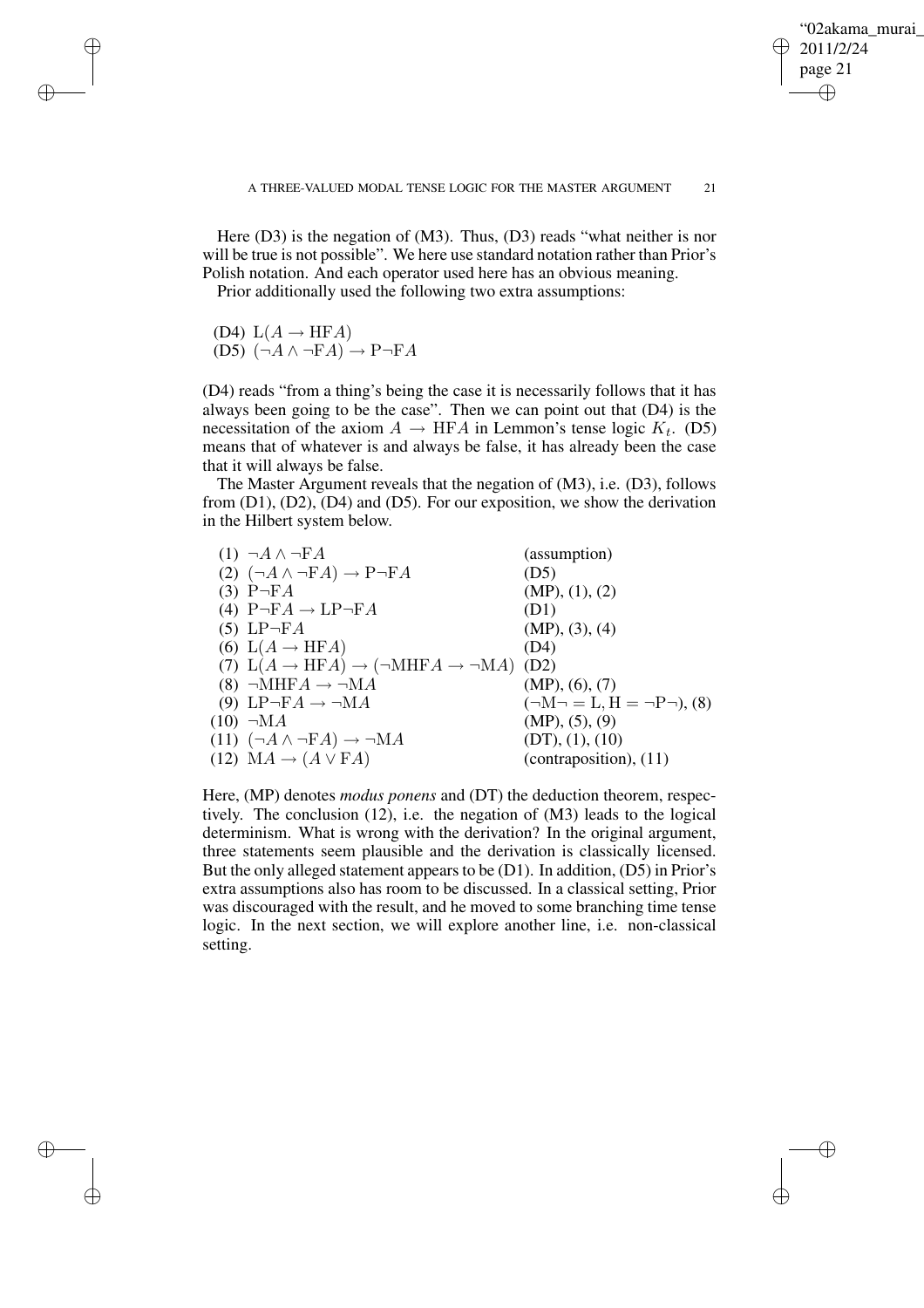# 02akama murai 2011/2/24 page 22 ✐ ✐

✐

✐

### 22 SEIKI AKAMA, TETSUYA MURAI AND SADAAKI MIYAMOTO

# 3. *Three-Valued Modal Tense Logic* Q<sup>m</sup> t

✐

✐

✐

✐

The simple lesson from the Master Argument is that if not-A then notpossible-A. Thus, all false statements about the future come to be necessarily false. According to Aristotle's interpretation of contingency that what can be possibly be either true or false, the conclusion of the Master Argument implies Aristotle's determinist argument; see Aristotle [3]. To refute the argument, we need to carefully analyze the derivation presented in the previous section.

Our strategy is to dispense with extra assumptions about time structure and use a version of non-classical logic while the basic ideas in standard modal and tense logic can be preserved. Since both (D1) and (D2) are premises of the argument, they should be accepted. (D4) is not questionable, because it is a thesis of  $K_t$ . As a consequence, the status of (D5) is of special importance here. In fact, (D5) plays an essential role in the derivation.

Is (D5) a valid principle? It does not seem valid if A is a *future contingent*. It would be then possible to use a three-valued logic for the reconstruction of the Master Argument. The work in Prior [5] explored the idea, in which Łukasiewicz's three-valued logic is used; see [4]. If  $\overline{A}$  is a future contingent (i.e. indeterminate), then  $\neg A$  is also indeterminate. We note that both  $FA$ and  $\neg$ FA are also indeterminate. This implies that the premise of (D5), i.e.  $\neg A \land \neg FA$ , is indeterminate. However, the consequent of (D5), i.e. P $\neg FA$ is false. From the truth-table of Łukasiewicz' three-valued logic, we can conclude that (D5) is indeterminate. In other words, (D5) is not valid. In fact, Prior [6, p. 88] said:

"So the implication 'If x neither nor ever will be  $\phi$ -ing, then it has been the case that x will never be  $\phi$ -ing', could have a neuter antecedent and a false consequent, and in that case the implication as a whole, by Łukasiewicz's table, would not be true but neuter. We cannot, therefore, lay down this implication as a logical law, and the 'Master Argument' fails."

This is Prior's solution to the Master Argument. Here, the rejection of (D5) is based on the use of Łukasiewicz's three-valued logic, and Prior did not think that it is philosophically defensible. We believe that Prior appeared to think that the logic of tensed propositions is three-valued but that he later changed the view. Prior thought that three-valued logic is of no help to formalize indeterminate propositions. In fact, Prior [7] remarked that the truth-functional techniques seems simply out of place if indeterminate propositions are involved. Prior's complaint lies in Łukasiewicz's interpretation of  $A \wedge B$ , i.e.  $A \wedge B$  is indeterminate iff both A and B are indeterminate. The trouble for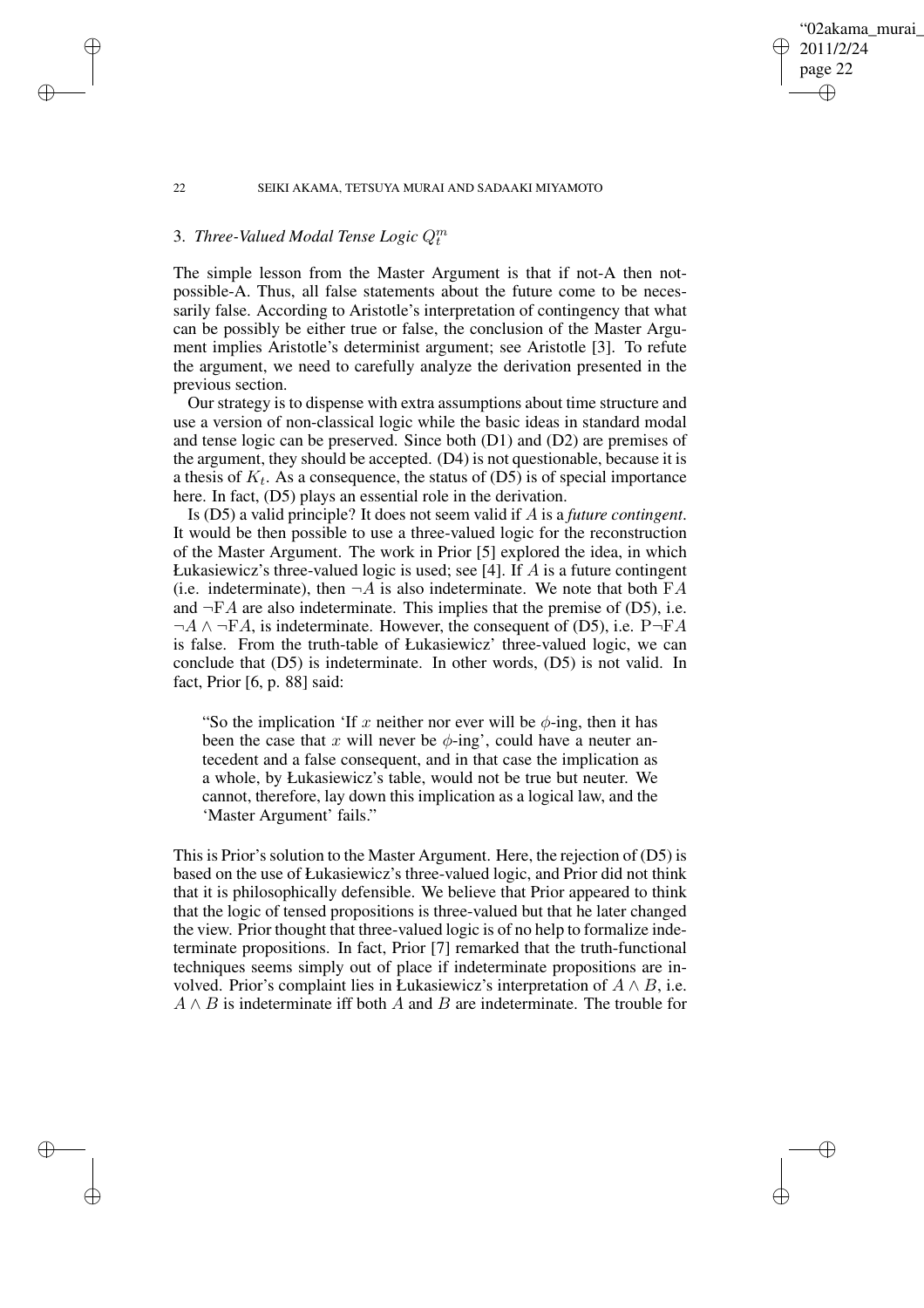✐

Prior is about the case B is of the form  $\neg A$ , since he believed that  $A \wedge \neg A$ is plain false A is indeterminate. This seems to be the reason that Prior proceeded other roots in tense logic.

However, we think that Prior's exposition related to future contingents is very interesting. Therefore, we here rework his ideas. Indeed Łukasiewicz's three-valued logic is not suited for our purposes, but a similar effect is also available by changing classical semantics allowing *truth-value gap* differently. To make our idea formal, we propose a new modal tense logic  $Q_t^m$ with a Kripke semantics based on Kleene's weak three-valued logic. Of course, we assume that this new logic would have been more acceptable to Prior. But, Prior did not explore it. We now know that Kleene's weak threevalued logic (also due to Bochvar) is famous to many-valued logicians. We thus guess that Prior were not aware of Kleene's weak three-valued logic.

We turn to a formal exposition. The language of  $Q_t^m$  includes logical symbols:  $\neg$  (negation),  $\land$  (conjunction),  $\rightarrow$  (implication), F (future possibility), P (past possibility),  $S_F$  (future statability),  $S_P$  (past statability), and M (possibility). A formula is defined as usual. Let A, B be formulas and  $p_1, ..., p_n$ be propositional variables. We denote by  $FOR$  the set of all formulas.

Temporal and modal formulas can be read as follows:

 $FA$  (it will be the case that A)  $PA$  (it has been the case that  $A)$  $S_{F}A$  (A is statable at all future time points)  $SpA (A)$  is statable at all past time points)  $MA (A is possible)$ 

✐

✐

✐

✐

Here, a word is need to explain the notion of *statability*. By statability, we mean that a formula has a definite truth-value, i.e. either true or false. From this,  $S_{F}A$  expresses that A has a truth-value at all future time points.

We can introduce the logical symbols: G (future necessity), H (past necessity), S (statability) and L (necessity), by definition:

 $GA =_{def} \neg F \neg A$  (it will always be the case that A)  $HA =_{def} \neg P \neg A$  (it has always been the case that A)  $SA =_{def}$  S<sub>P</sub>A ∧ A ∧ S<sub>F</sub>A (A is statable at all time points)  $LA =_{def} \neg M \neg A (A \text{ is necessary})$ 

Since we assume *metaphysical modalities*, L and M are modal operators in S5. It is to be noted here that G (H) and F (P) are dually defined, but another definitions can be found in Akama, Nagata and Yamada [2].

The Hilbert system of modal tense logic  $Q_t^m$  is the following: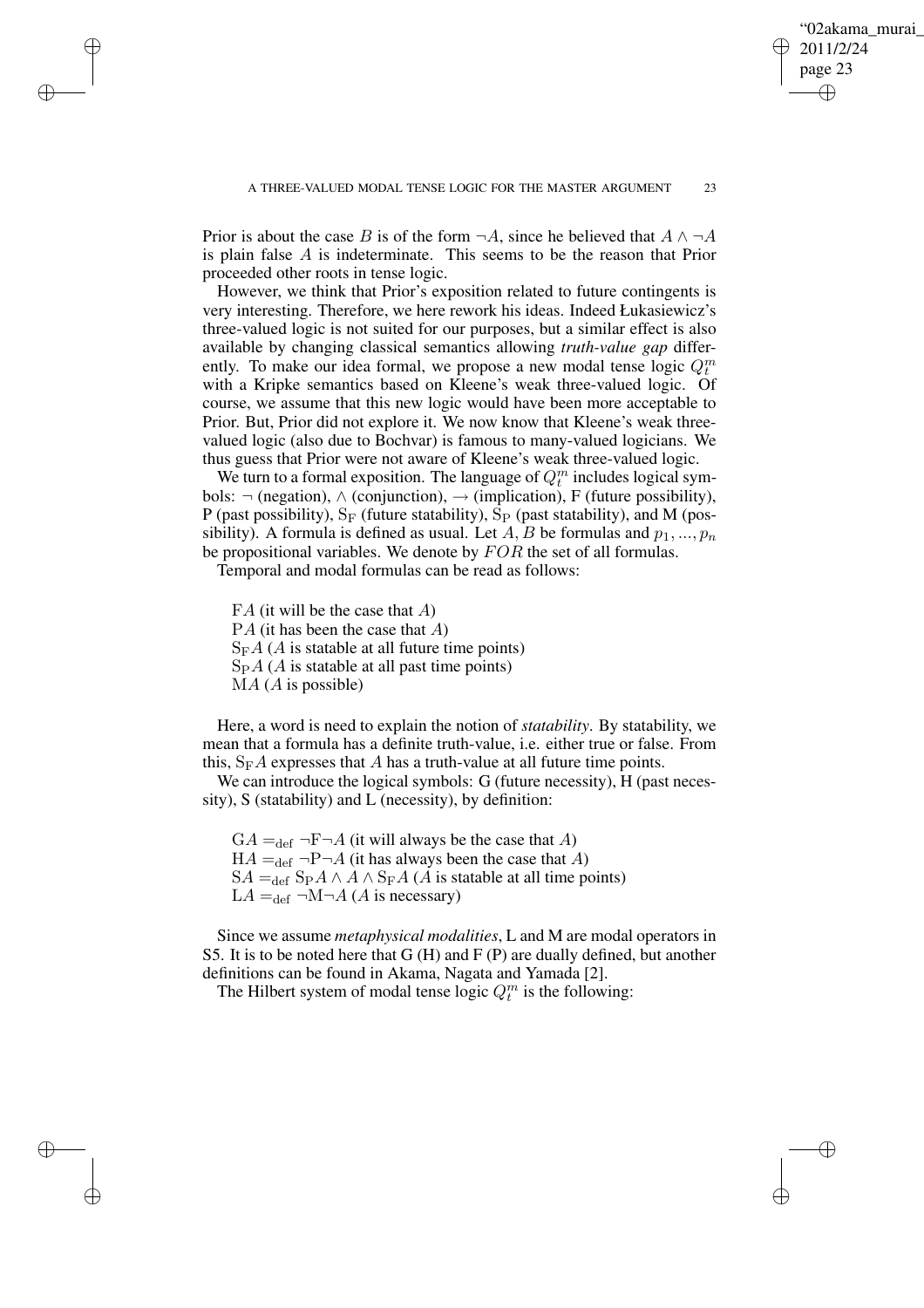✐

#### 24 SEIKI AKAMA, TETSUYA MURAI AND SADAAKI MIYAMOTO

- Axioms for Classical Logic
- Axioms for  $S_P$ ,  $S_F$ , and S
	- (S1)  $S_*A \rightarrow S_*p$ , for any p
	- (S2)  $(S_*p_1 \wedge ... \wedge S_*p_n) \rightarrow S_*A$ , where  $p_1, ..., p_n$  are all the propositional variables in A
	- (S3)  $PS_F A \rightarrow S_F A$
	- $(S4)$  FS<sub>P</sub>A  $\rightarrow$  S<sub>P</sub>A
- Axioms for F and P

✐

✐

✐

✐

- (T1)  $(S_F p_1 \land ... \land S_F p_n \land G(A \rightarrow B) \land G(A) \rightarrow GB$ , where  $p_1, \ldots, p_n$  are all the propositional variables in B that are not in A
- (T2)  $(S_Pp_1 \wedge ... \wedge Spp_n \wedge H(A \rightarrow B) \wedge HA) \rightarrow HB$ , where  $p_1, \ldots, p_n$  are all the propositional variables in B that are not in A
- (T3)  $A \rightarrow GPA$
- (T4)  $A \rightarrow HFA$
- Axiom for Necessity of the Past (NP)  $PA \rightarrow LPA$
- Rules of Inference  $(MP) \vdash A \vdash A \rightarrow B \Rightarrow \vdash B$ (NECF)  $\vdash A \Rightarrow \vdash GA$  $(NECP) \vdash A \Rightarrow \vdash HA$
- $(NEC) \vdash A \Rightarrow \vdash LA$
- 

Here,  $*$  is either F, P, or empty. We write  $\vdash A$  to mean that A is provable. From the axiomatization, the modal tense logic  $Q_t^m$  is viewed as  $Q$ -like system. In fact,  $Q_t^m$  is equivalent to the fusion of Prior's Q and Akama, Nagata and Yamada's [2]  $Q_t$  with axiom (NP).

Now, we describe a Kripke type semantics for  $Q_t^m$  using three-valued valuation. A *Kripke frame*  $\mathcal{F}$  for  $Q_t^m$  is a tuple  $\langle W, \langle \rangle$ , where W is a non-empty set of possible times, and  $\lt$  is an irreflexive binary relation on W. Observe that in our formulation a possible world is identified with a possible time point as suggested by White [9]. We dispense with a binary accessibility relation on a set of worlds, since we suppose S5 modality.

A *Kripke model* M for  $Q_t^m$  is a tuple  $\langle \mathcal{F}, V, stat \rangle$ , where F is a Kripke frame and V is a three-valued valuation function from  $FOR \times W$  to  ${1 (true), 0 (false), -1 (undefined)}$  satisfying that for any propositional variable  $p, t \in W$ ,  $V(p,t) = 1$  or  $V(p,t) = 0$  or  $V(p,t) = -1$ . stat is a *statability relation* on  $FOR \times T$ ,  $stat(A, t)$  reads "A is statable at t", which is formally interpreted that for every propositional variable  $p$  occurring in  $A$ ,  $V(p,t) \neq -1$ . In other words, p has a truth-value (either 1 or 0). Based on the machinery, formulas are interpreted by three-valued valuation obeying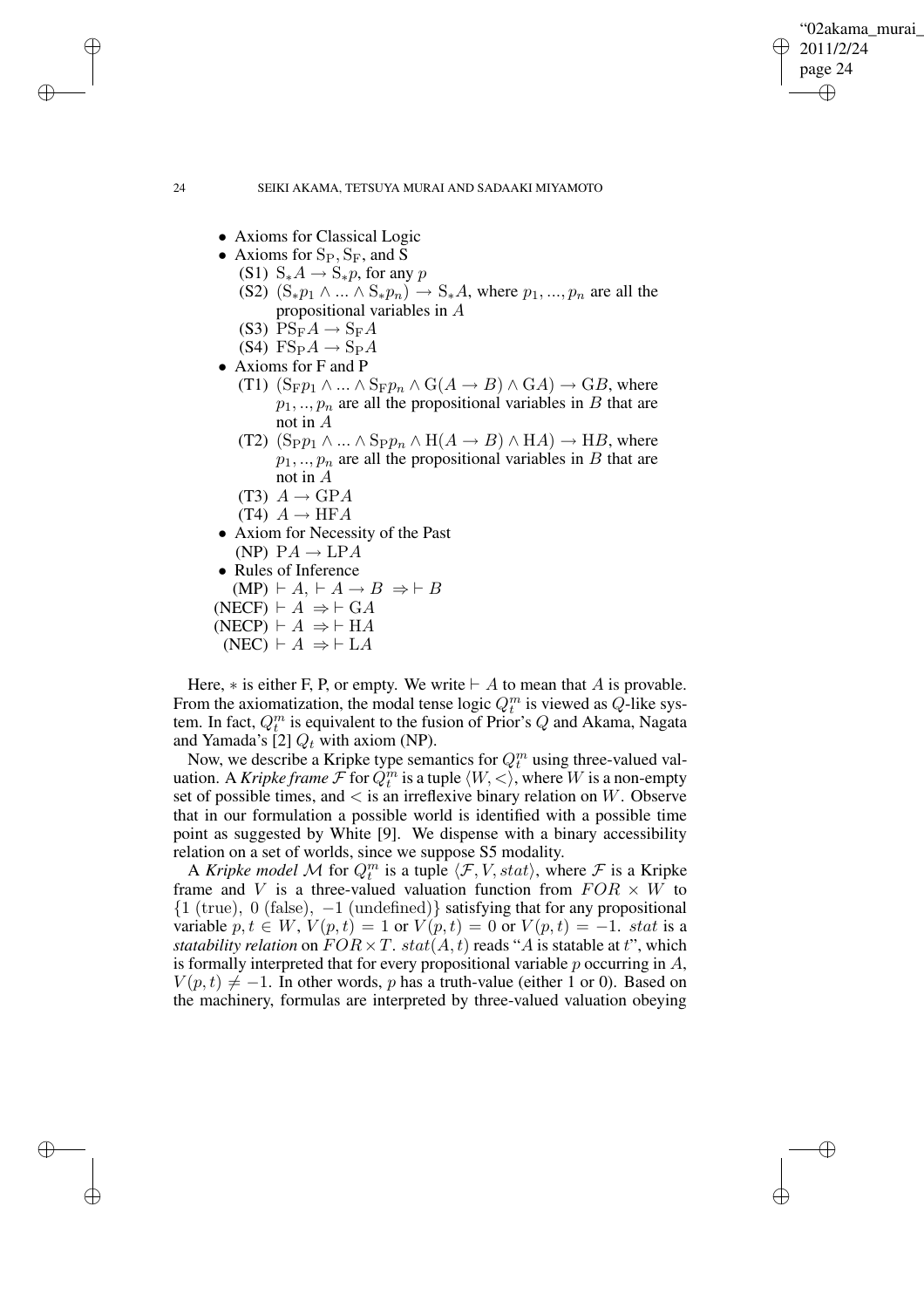$\oplus$ 

the so-called Kleene's *weak three-valued logic*. V can then be extended for any formulas as follows.

 $\bigoplus$ 

✐

 $\bigoplus$ 

✐

| $V(\neg A,t)=1$        | iff | $stat(A, t)$ and $V(A, t) = 0$                                      |
|------------------------|-----|---------------------------------------------------------------------|
| $V(\neg A,t)=0$        | iff | $stat(A, t)$ and $V(A, t) = 1$                                      |
| $V(\neg A, t) = -1$    |     | otherwise                                                           |
| $V(A \wedge B,t) = 1$  | iff | $V(A,t) = V(B,t) = 1$                                               |
| $V(A \wedge B,t) = 0$  | iff | $stat(A, t)$ and $stat(B, t)$                                       |
|                        |     | and $(V(A, t) = 0 \text{ or } V(B, t) = 0)$                         |
| $V(A \wedge B,t) = -1$ |     | otherwise                                                           |
| $V(FA,t)=1$            | iff | $stat(A, t)$ and $\exists s(t \leq s \text{ and } V(A, s) = 1)$     |
| $V(FA,t)=0$            | iff | $stat(A, t)$ and $\forall s(t \leq s \Rightarrow V(A, s) = 0)$      |
| $V(FA,t) = -1$         |     | otherwise                                                           |
| $V(PA,t)=1$            | iff | $stat(A, t)$ and $\exists s(s < t \text{ and } V(A, s) = 1)$        |
| $V(PA,t)=0$            | iff | $stat(A, t)$ and $\forall s(s < t \Rightarrow V(A, s) = 0)$         |
| $V(PA,t) = -1$         |     | otherwise                                                           |
| $V(GA,t)=1$            | iff | $stat(A, t)$ and $\forall s(t \leq s \Rightarrow V(A, s) = 1)$      |
| $V(GA,t)=0$            | iff | $stat(A, t)$ and $\exists s(t \leq s \text{ and } V(A, s) = 0)$     |
| $V(GA,t) = -1$         |     | otherwise                                                           |
| $V(HA,t)=1$            | iff | $stat(A, t)$ and $\forall s(s < t \Rightarrow V(A, s) = 1)$         |
| $V(HA,t)=0$            | iff | $stat(A, t)$ and $\exists s(s < t \text{ and } V(A, s) = 0)$        |
| $V(HA,t) = -1$         |     | otherwise                                                           |
| $V(S_{\rm F}A,t)=1$    | iff | $stat(A, t)$ and $\forall s(t \leq s \Rightarrow stat(A, s))$       |
| $V(S_{\rm F}A,t)=0$    | iff | $stat(A, t)$ and $\exists s(t \leq s \text{ and } not(stat(A, s)))$ |
| $V(S_{\rm F}A,t) = -1$ |     | otherwise                                                           |
| $V(S_{\rm P}A,t)=1$    | iff | $stat(A, t)$ and $\forall s(s \leq t \Rightarrow stat(A, s))$       |
| $V(S_{\rm P}A,t)=0$    | iff | $stat(A, t)$ and $\exists s(s < t \text{ and } not(stat(A, s)))$    |
| $V(S_{\rm P}A,t) = -1$ |     | otherwise                                                           |
| $V(LA,t)=1$            | iff | $stat(A, t)$ and $\forall s (stat(A, s) \Rightarrow V(A, s) = 1)$   |
| $V(LA,t)=0$            | iff | $stat(A, t)$ and $\exists s (stat(A, s)$ and $V(A, s) = 0)$         |
| $V(LA, t) = -1$        |     | otherwise                                                           |
| $V(MA,t)=1$            | iff | $stat(A, t)$ and $\exists s(V(A, s) = 1)$                           |
| $V(MA,t)=0$            | iff | $stat(A, t)$ and $\forall s(V(A, s) = 0)$                           |
| $V(MA,t) = -1$         |     | otherwise                                                           |
| $V(SA, t) = 1$         | iff | $\forall s (stat(A, s))$                                            |
| $V(SA,t)=0$            | iff | $\exists s (not (stat(A, s)))$                                      |
| $V(SA,t) = -1$         |     | otherwise                                                           |
|                        |     |                                                                     |

Here, some remarks are in order. Propositional connectives are interpreted according to Kleene's weak three-valued matrix. Each tense and modal operator is interpreted at statable time point. To ensure the duality of (tensed) necessity and possibility operators, the interpretation of (tensed) necessity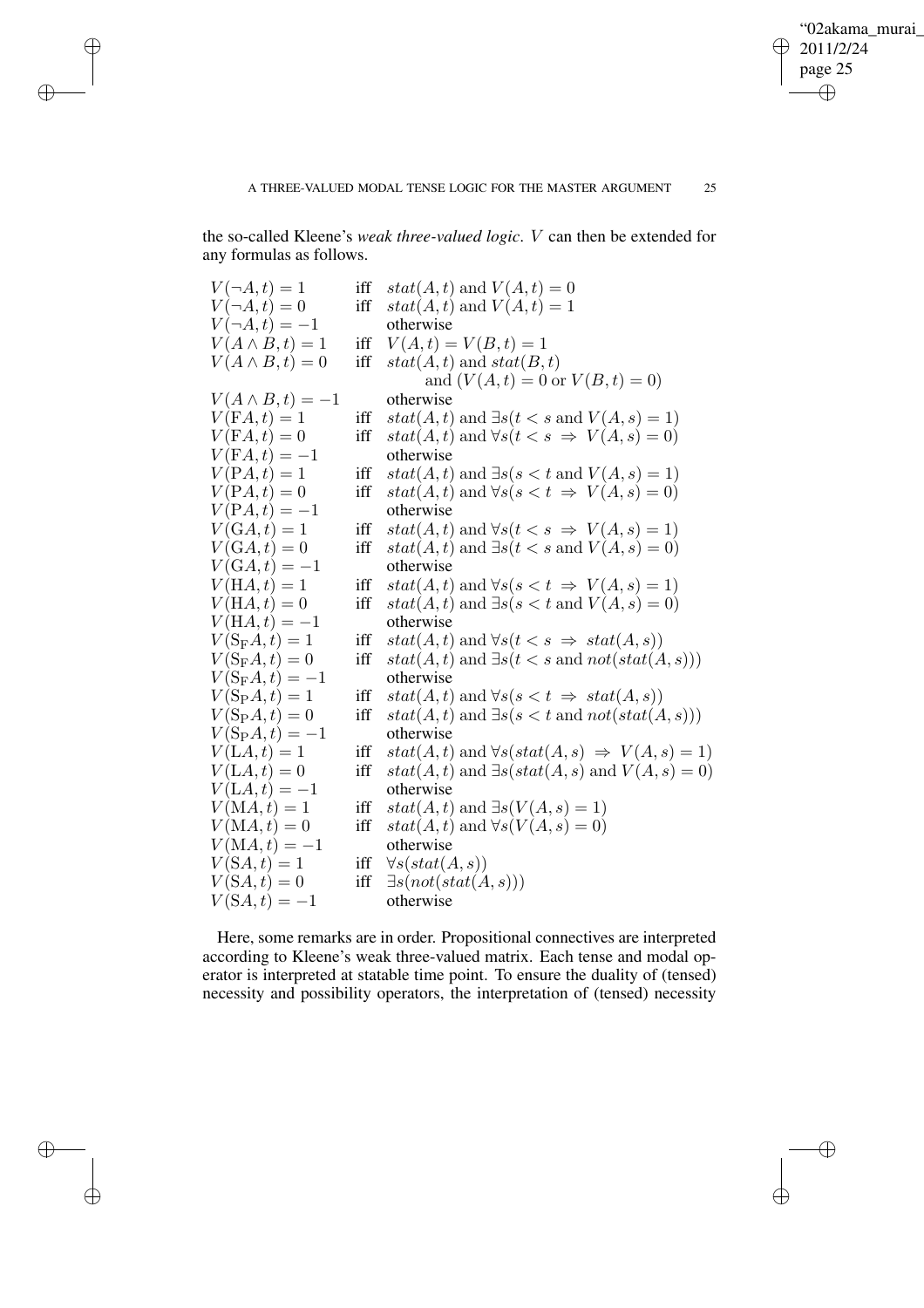✐

#### 26 SEIKI AKAMA, TETSUYA MURAI AND SADAAKI MIYAMOTO

operators is novel. However, without future contingents propositions, all formulas behave classically.

We here note that Prior himself developed the modal system called  $Q$  involving the notion of statability; see Prior [6]. In addition, Prior also suggested a temporal version of Q in Prior [7], and Akama, Nagata and Yamada [2] formulated his idea by developing a three-valued temporal logic  $Q_t$ . Akama and Nagata [1] proposed a three-valued Kripke semantics for  $Q$ based on Kleene's weak three-valued logic. The proposed semantical model for  $Q_t^m$  can be seen as an extension of such works.

The notion of validity is not standard. Namely, we say that a formula  $A$  is *valid*, in symbol  $\models A$ , iff  $V(A, t) \neq 0$  for any  $t \in W$  in every Kripke model M. This notion is required to validate all classical tautologies in which the valuation of every propositional variable in them is undefined. This implies that all classical tautologies are valid in  $Q_t^m$ . We can also define validity in frame analogously.

To motivate  $Q_t^m$  as a useful system for the Master Argument, we need to prove that  $Q_t^m$  is at least sound with the proposed semantics.

*Soundness Theorem*

$$
\vdash A \Rightarrow \models A
$$

(Proof): It suffices to check that all the axioms are valid and the rules of inference preserve validity. We only consider interesting cases.

First, we check the rules of inference.

(MP): Suppose A and  $A \rightarrow B$  be valid but B is not valid. Assume first that every propositional variable in A occurs in B. Then, both A and  $A \rightarrow B$ can be valuated at t. From the validity of A and  $A \rightarrow B$ , they are not false at t. Then,  $B$  is also not false at t.

Next, suppose that there are some propositional variables  $p_1, ..., p_n$  in A not occurring in B. Here, we can define a  $Q_t^m$ -model  $\mathcal{M}' = \langle T, \langle \cdot, \cdot \rangle \rangle$ such that  $V^{(n)}(p_i,t) = 1$  for every i and  $V(p,t) = V'(p,s)$  if  $s \neq t$  or  $p \notin \{p_1, ..., p_n\}$ . It is then possible to show that  $V(B, t) \neq 0$  in M iff  $V(B,t) \neq 0$  in M' for all s. Finally, we can claim that if A and  $A \rightarrow B$  are not false at s in  $\mathcal{M}'$  then B is also not false at s.

(NECF): We can treat (NECF), (NECP) and (NEC) similarly. We here prove (NECF). Assume  $A$  be valid. It suffices to show that there is a valuation satisfying  $V(A, t) \neq 0$ , but  $V(GA, t) = 0$ , which implies that  $stat(A, t)$  and  $\exists t(t \leq s \text{ and } V(A, s) = 0)$ . Since A is valid,  $V(A, s) \neq 0$  for all  $s \in W$ . A contradiction.

We next turn to the proofs of axioms. The proofs of  $(S1)$ -S(4) are trivial. (T1)-(T4) can be proved as in standard temporal logic  $K_t$ . We only show that (T1) is valid. Validity of (NP) should be separately proved.

✐

✐

✐

✐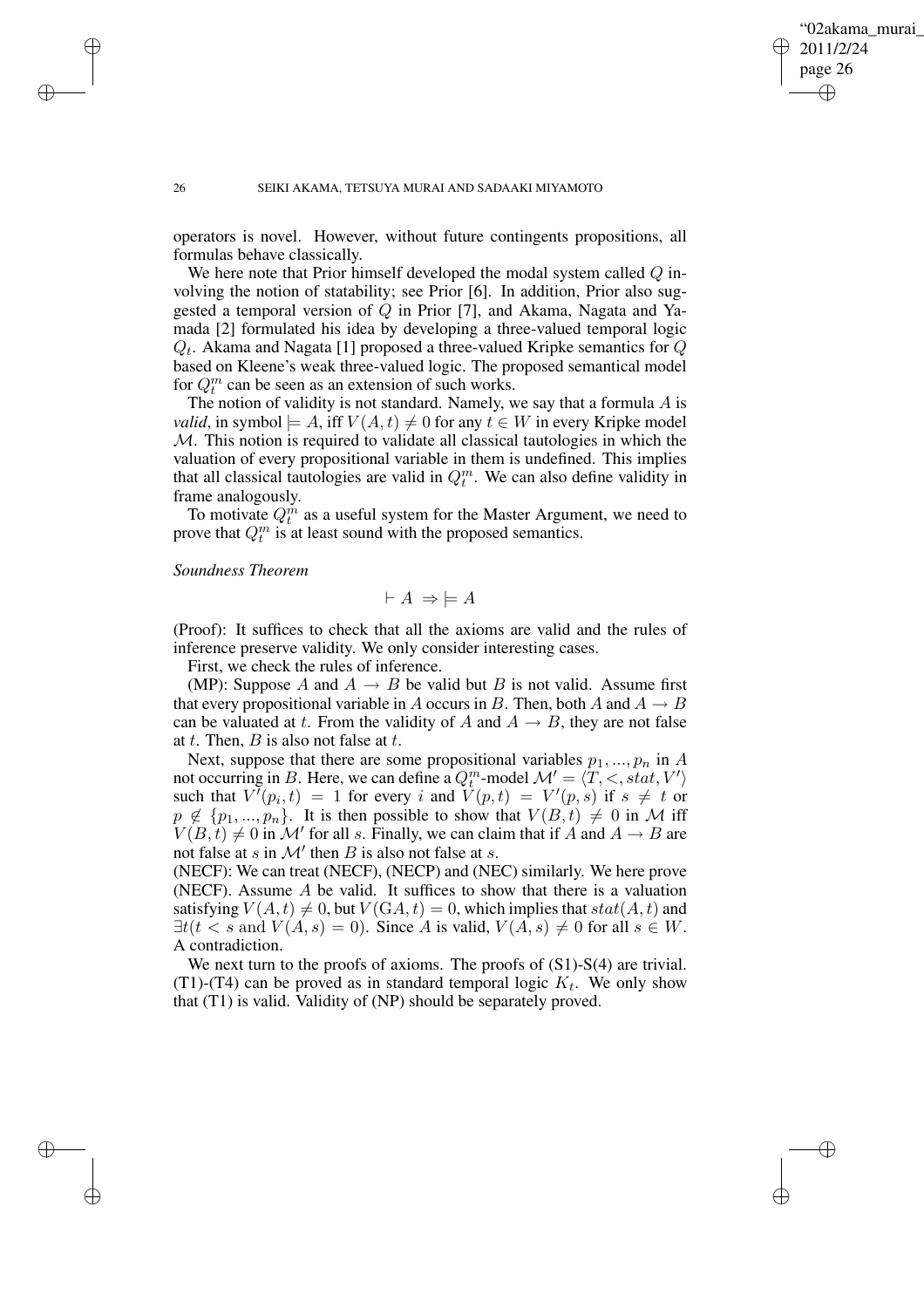✐

(T1): Suppose that (T1) is not valid. Then, there is a  $Q_t^m$  model such that  $V(S_Fp_1 \wedge ... \wedge S_Fp_n \wedge G(A \rightarrow B) \wedge G(A, t) \neq 0$  and  $V(GB, t) = 0$ . From the former, we have:

for all  $1 \leq i \leq n$ ,  $stat(p_i, t)$  and  $\forall s(t \lt s \Rightarrow stat(p_i, s))$  and  $stat(A \rightarrow B, t)$  and  $\forall s(t \leq s \Rightarrow (V(A, s) = 1 \Rightarrow V(B, s))$ 1)) and  $stat(A,t)$ and  $\forall s(t \leq s \Rightarrow V(A,s) = 1)$ 

Then, we obtain  $V(B, s) = 1$ . For the case  $V(A, t) = V(A \rightarrow B, t) = -1$ , we have  $V(B, s) = -1$ .

From the latter, we have:

✐

✐

✐

✐

 $stat(B, t)$  and  $\exists s(t \leq s \text{ and } V(B, s) = 0)$ 

This is a contradiction. Therefore, (T1) is valid. (NP): Suppose that (NP) is not valid. Then, there is a  $Q_t^m$  model such that  $V(PA, t) \neq 0$  and  $V(LPA, t) = 0$ . From the first conjunct, we have:

 $stat(A, t)$  and  $\exists s(s < t \text{ and } V(A, s) = 1)$ 

The second conjunct is interpreted as:

stat(PA, t) and  $\exists u (stat(A, u) \text{ and } V(PA, u) = 0)$ iff  $stat(PA, t)$  and  $\exists u (stat(A, u)$  and  $\forall v (v \leq u \Rightarrow V(A, v) = 0))$ 

Here, set  $u = t$  and  $v = s$ . Then,  $V(A, s) = 1$  and  $V(A, v) = V(A, s) =$ 0 follow. A contradiction. For the case that  $V(A, s) = -1$ , it is also contradictory. Therefore, (NP) is valid.

From the soundness theorem,  $Q_t^m$  can serve as a logic for the Master Argument. However, a technical problem arises. Using the above concept of validity, we should distinguish between true argument and valid argument. In this sense, (D5) is not true argument. In addition, the conditional future contingent of the form  $FA \rightarrow FB$  is not true, i.e., indeterminate. The price paid is that  $A \vee \neg A$  is also not true. Some people may object to the point. The objection seem plausible in a classical setting, but for future contingents this should not be philosophically defensible. This is because the nature of future contingents lies in the fact they are neither true nor false, implying that  $A \vee \neg A$  is not true for any future contingent A. Prior [6, p. 86] also pointed out that we need to deny the law of excluded middle and assign to the statement of the form  $FA$  the third truth-value. It is therefore natural to accept that  $A \vee \neg A$  is not always true in our logic.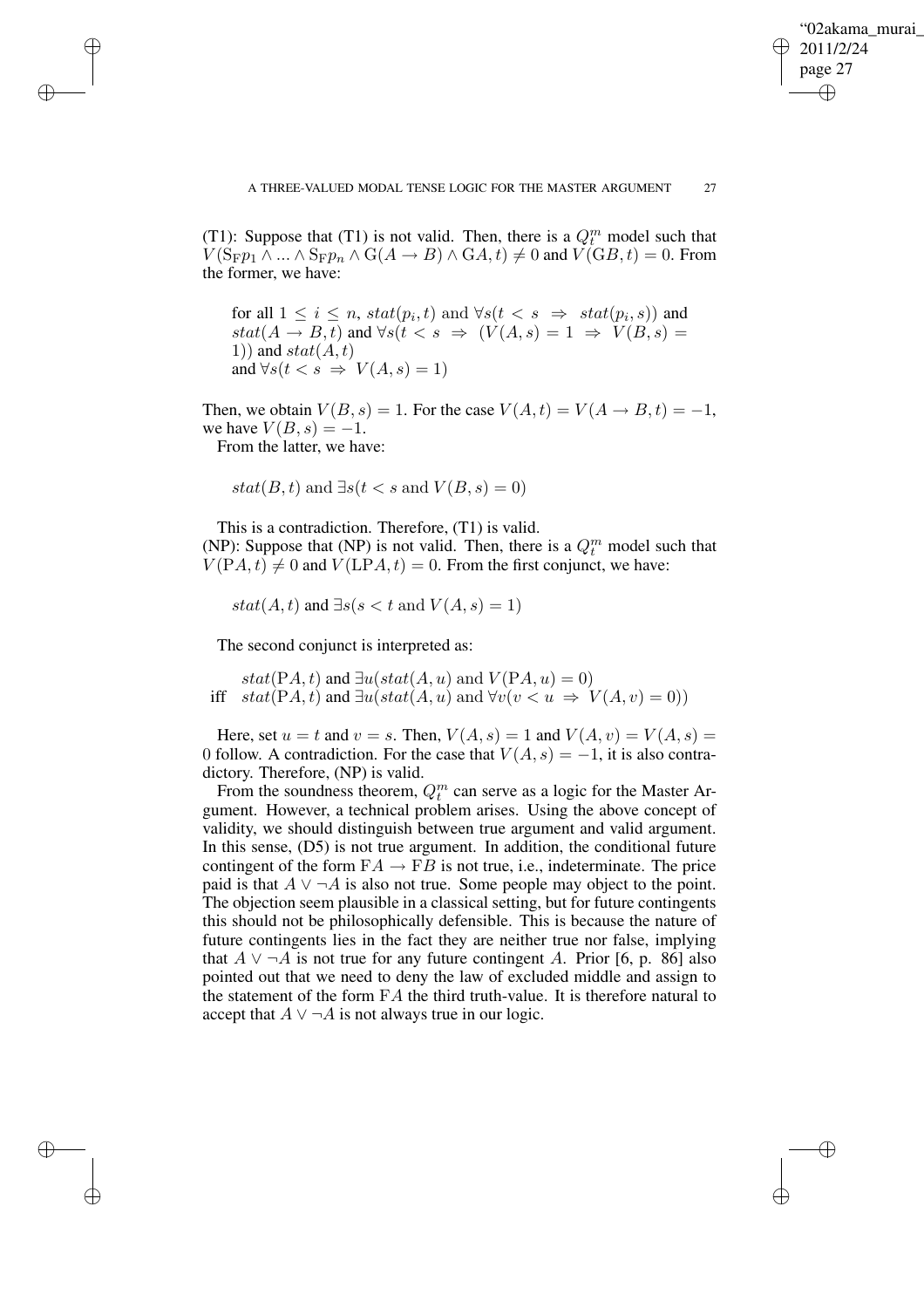## 02akama murai 2011/2/24 page 28 ✐ ✐

✐

✐

#### 28 SEIKI AKAMA, TETSUYA MURAI AND SADAAKI MIYAMOTO

On these grounds, we want to conclude that the Master Argument is not true argument in our modal tense logic. In other words, the Master argument is valid under our weaker notion of validity, but it is not valid in standard classical notion of validity if it involves future contingents. The fact means that classical justification of the argument can be conceptually refuted.

# 4. *Alternative Reconstructions*

✐

✐

✐

✐

There are several alternative approaches to the Master Argument in the literature. *Branching time tense logic* is also due to Prior [7]. To formulate branching time tense logic, we need the notion of *history*, which is a maximal linearly-ordered set of time points. Additionally, we must assume the extra conditions on time structures, e.g. transitivity and connectivity.

Prior proposed two kinds of branching time tense logics, namely *Ockhamist* and *Peircean* ones. The semantics of FA in branching time tense logic is given with the pair of history and time point, i.e.  $(h, t)$  that A is true at some time in the future of  $t$  as determined by the history  $h$ . Additionally, the possibility operator MA can be evaluated in such a way that it is true at  $(h, t)$  iff there is some history h such that A is true at  $(h, t)$ . For Ockhamist logic, there are three kinds of future operators. The first is MFA saying that A is true in some possible futures. The second LFA reads that A is true in all possible futures. The Peircean is in fact equivalent to the second, and Ockhamist logic subsumes Peircean logic. The third is FA which is the standard future tense operator.

It is obvious that in such branching time tense logics future contingents lack a truth-value. As a result, we can overcome the defect in the Master Argument. However, branching time tense logic involves deep philosophical motivations on time structures and its formalization is more complicated than that of linear time tense logic.

One of the most important works on modal tense logic related to the Master Argument may be found in White [9]. White focuses on philosophical and technical difficulties of (D1), i.e. the necessity of the past by formulating a version of modal tense logic. He argued that the main problem with (D1) is that unrestricted uniform substitution leads the past to transmit to the future without using Prior's extra assumptions. In addition, some formal results on related systems were fully established. However, White did not seem to provide his own solution to the Master Argument.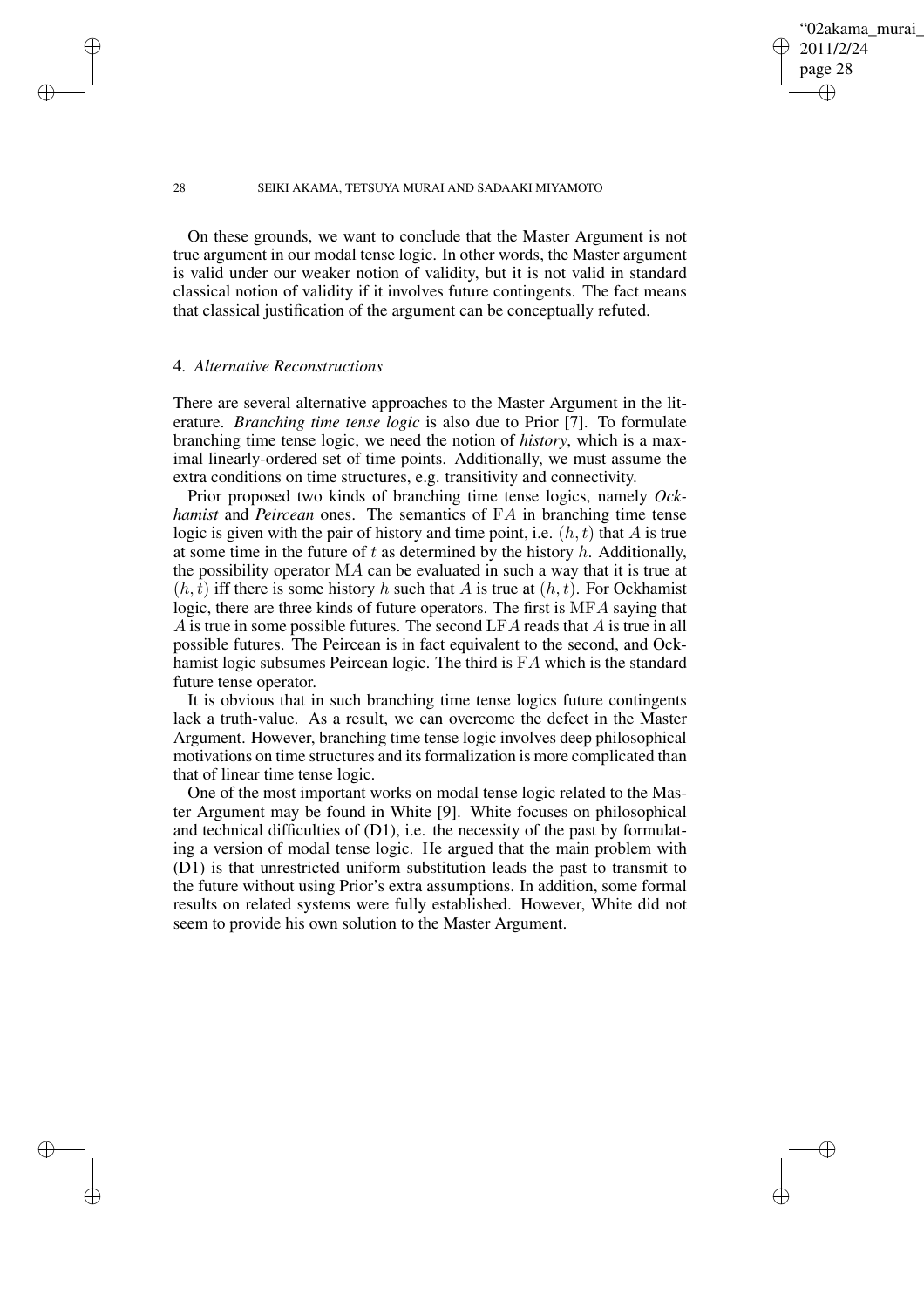#### 5. *Conclusions*

We discussed the Master Argument based on the new three-valued modal tense logic  $Q_t^m$  with a Kripke semantics. Since the Master Argument cannot be justified in the logic, we can avoid logical determinism. Our work is in some sense similar to Prior's work based on Łukasiewicz's three-valued logic. It was then shown that we do not need to consider more complicated (modal) tense logic discussed in the previous section.

One might point out that no philosophical motivation of our semantical rules is provided: the only reason why those rules are proposed seems to be that we can make (D5) undefined. Our response to the objection is that our starting point is to give an interpretation of future contingent proposition as indeterminate. This can be established by incorporating the idea of Kleene's weak three-valued logic into the semantics, and it naturally leads to the consequence that (D5) is undefined.

Prior's reconstruction of the Master Argument assumes discreteness and irreflexivity of time. These assumptions are semantically incorporated into our Kripke frame by imposing the corresponding conditions on the temporal accessibility relation  $\lt$ . But the assumption of discreteness, which can be derived using (D5), is the source of a difficulty in the Master Argument. The rejection of (D5) can be thus semantically supported. We also point out that a conception of time as discrete was historically not universal in antiquity; see White [9] for details on the argument on the discreteness assumption. We believe that the only needed assumption on time is irreflexivity. Based on these discussions, the proposed semantics can be *philosophically* grounded.

The completeness of  $Q_t^m$  could be established by the variant of standard technique without any difficulty (cf. [1], [2]), but such a result is not philosophically interesting.

It is worth studying other types of non-classical semantics (e.g. supervaluation) or non-classical modal tense logic in relation to the discussion on the Master Argument. We leave the investigation of the issue for further work.

> Akama: 1-20-1 Higashi-Yurigaoka Asao-ku, Kawasaki-shi 215-0012, Japan E-mail: akama@jcom.home.ne.jp

> > Murai:

✐

✐

Graduate School of Engineering, Hokkaido University Kita 13, Nishi 8, Kita-ku, Sapporo 080-8628, Japan E-mail: murahiko@main.ist.hokudai.ac.jp

✐

✐

✐

✐